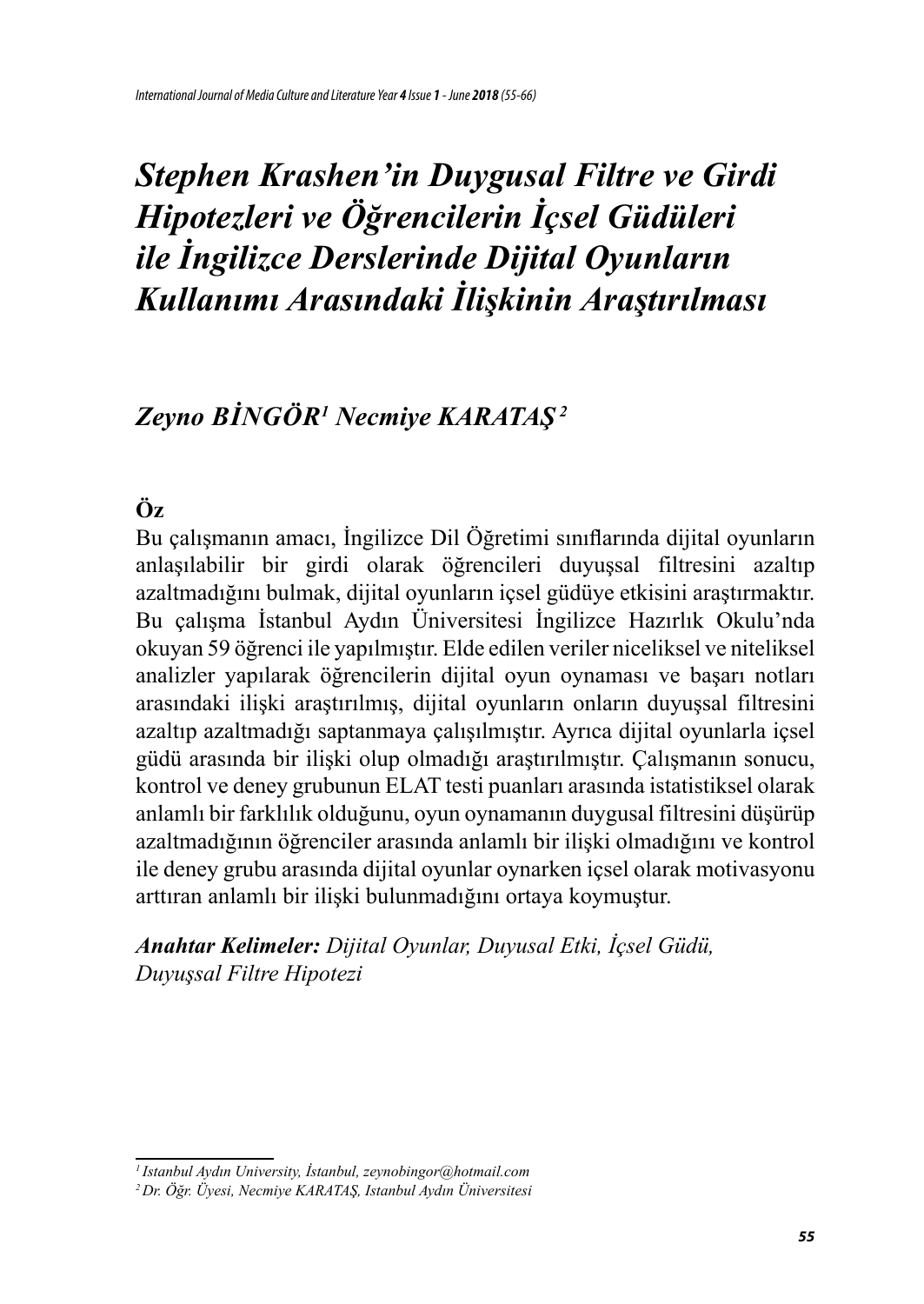## **An Investigation of the Relationship Between Stephen Krashen's Affective Filter and Input Hypotheses and Students' Intrinsic Motivation With Special Emphasis on the Use of Digital Games in Efl Classes**

#### **Abstract**

The present study aims to investigate the relationship between students' achievement scores before and after they play digital games in the classroom. It also focuses on the question whether digital games lower their affective filter or not. Lastly, the effect of digital games on students' intrinsic motivation is clarified with the help of questionnaires. The study was carried out with 65 participants studying at English preparatory school of Istanbul Aydın University. The obtained data was analyzed by utilizing both qualitative and quantitative analyses to investigate whether there is a relationship between students' achievement scores and playing digital games in the classroom, if playing games lower their affective filter or not and if students are motivated intrinsically while playing digital games. The results of the study have revealed that there is significant difference between the scores of the control and experimental groups in ELAT tests, there is not a significant relationship between students playing games and their affective filter lowering and there is not a significant relationship between the opinions of the control and experimental groups with respect to playing games increasing intrinsic motivation.

*Keywords: Digital Games, Affective Filter, Intrinsic Motivation*

#### **Introduction**

English has become a universal language leading to many opportunities in many countries and markets as well as opening new doors in science, technology and communication and education. This increasing importance of English has led to developing new techniques and methods to encourage teaching and learning the language in a more motivating and effective way. Considering both learners and teachers, there have been found many opportunities and advantages in ESL. On the other hand, there are some drawbacks of learning and teaching English too. One of the most important drawbacks is the affective filter as it is believed to affect one's learning directly. Therefore, many theories and techniques have been developed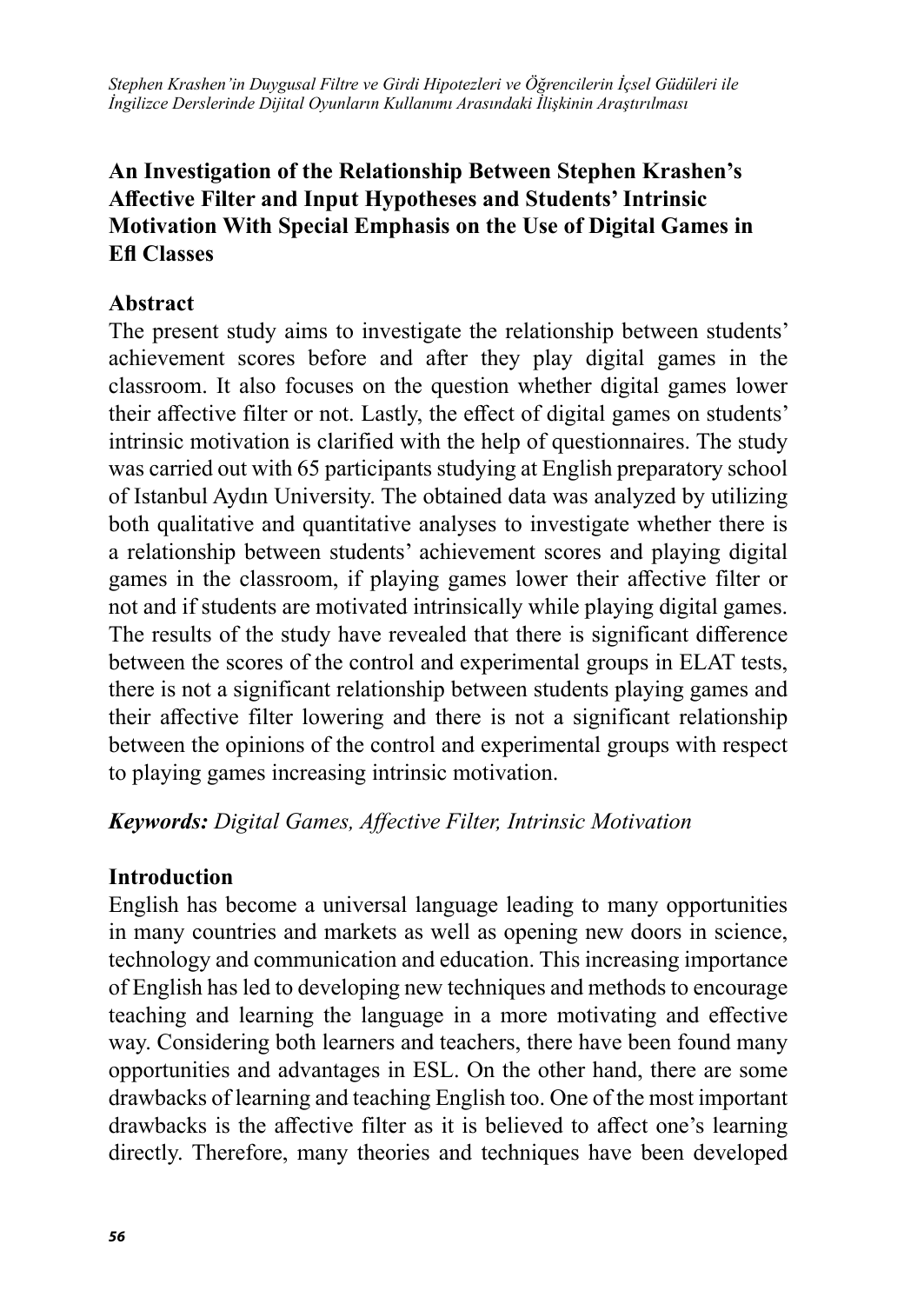to enhance second language acquisition by lowering the affective barriers and providing comprehensible input in a low anxiety situation in English Language Teaching classes.

This study aims to investigate the issue of the implementation of games in the classes of English as a Foreign Language and observe students' motivation and success with regard to Krashen's Affective Filter and Input Hypothesis. By creating an academically and physically appropriate and low anxiety environment and providing comprehensible input, digital games can be used in EFL classes as a powerful language tool to help students lower affective barriers creating low anxiety situations. In this study following research questions are investigated:

1) Is there a significant difference between the achievement scores of the second language learners who play digital games and who do not play digital games?

2) Are digital games important examples of comprehensible input for students who are learning the second language?

3) Do digital games play an important role in increasing intrinsic motivation in second language learning?

4) Do digital games facilitate second language learning creating a low affective filter in learners?

5) Do affective states affect students' English language learning?

### **Literature Review**

Second language education is very important starting from the early years of students. Language learning is a challenging task as people do it consciously whereas Krashen (1982:25) says that language acquisition is a subconscious process and people go through it easily.

Numerous studies are conducted on language learning from different perspectives but not all of them are enough due to the fact that language learning is a complex process. As language learning is a process which is very difficult to understand, there should be many factors to be considered in language learning. Researchers of second language learners relate emotions of the learner to their success.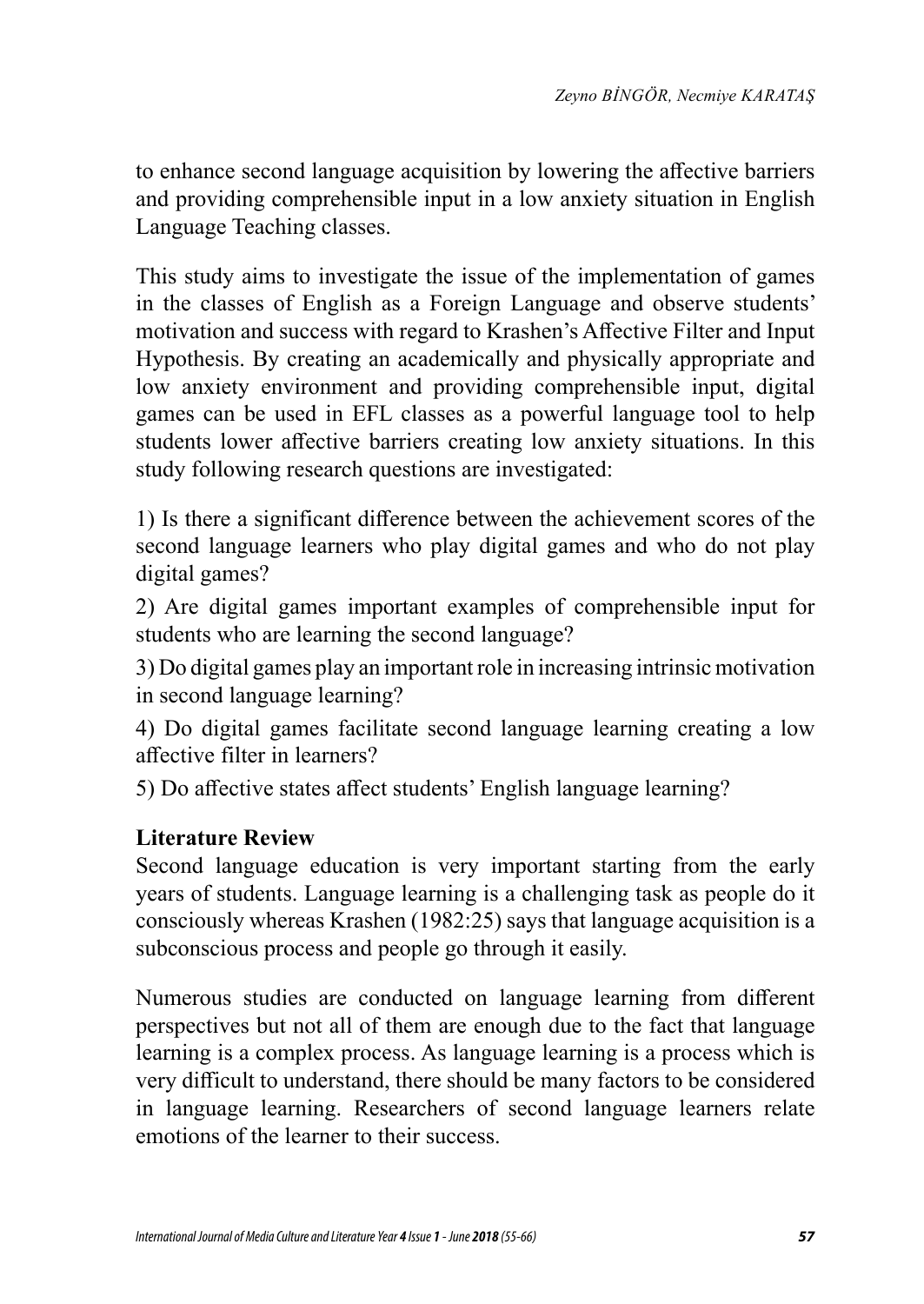According to Pivec and Dziabenko (2004:111), many researchers think that learning is a multidimensional construct of language skills, cognitive learning outcomes, such as procedural, declarative and strategic knowledge and attitudes. In military, medicine and physical training, the game-based learning is used successfully in formal education.

Learners show unique reactions in the foreign language classroom setting such as trying to avoid difficult linguistic structures, being reluctant to participate in learning activities and thus getting nervous, not studying before lessons, not speaking the target language in the class and not willing to participate in communication (MacIntyre, et al,1997:265).

Dulay and Burt (1977:95) firstly suggested Affective Filter Hypothesis but then it was developed by Stephen Krashen in 1985. According to Krashen, students' participation in the class and encouragements from the teachers are factors that are related to the success of the students who are learning a second language. When students feel confident, their learning process is influenced positively. Language acquisition is affected by lots of factors like atmosphere, emotions, material and teacher's behavior.

This study focuses on Krashen's Input and Affective Filter Hypotheses. Input Hypothesis suggests that language acquisition occurs when learners receive messages that they can understand, which is also known as comprehensible input. However, Krashen (1985:10) also suggests that this comprehensible input should be one step beyond the learners' current language ability, represented as  $i+1$ , in order to allow learners to continue to progress with their language development.

Second language learners have a desire to learn a new language, so if learners are volunteered to learn a language and if they have sufficient motivation, they will believe in learning and not worry about the process. According to Dörnyei (1998:117), if individuals do not have sufficient motivation, they cannot be successful in long-term goals even if they have remarkable abilities, appropriate curricula, and good teaching.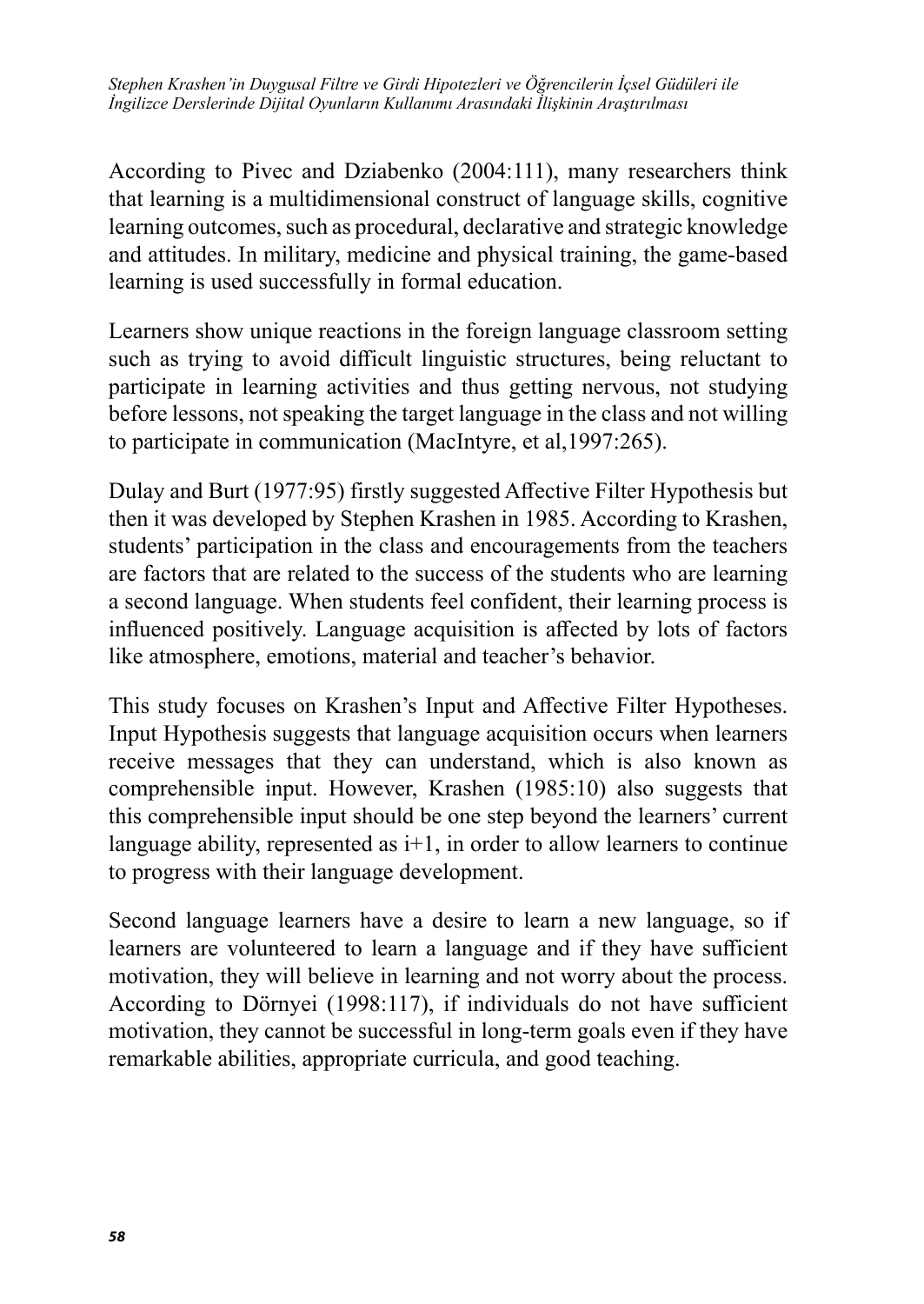Affective variables play an important role in second language acquisition and these variables are motivation, self-confidence, and anxiety. Understanding the importance of affective filter is very crucial in terms of developing a strategy for teaching. According to Xiaoyan Du (2009:165), in second language learning, we use affective filter hypothesis to analyze students' learning motivation, motivate them and help them possess a positive attitude and to boost up students' learning confidence and lower their language anxiety.

Xiaoyan Du (2009:164) also says that 'The affective filter acts as a barrier to acquisition. The filter is up when the acquirer is unmotivated, lacking in confidence or concerned with failure. The filter is down when the acquirer is not anxious and is trying to become a member of the group speaking.'

As Dörnyei and Otto (1998:43) state that motivation is changing dramatically from person to person and it initiates, directs, coordinates, amplifies, terminates, and evaluates motor and cognitive processes via initial wishes and desires that are selected and acts out successfully.

According to Ryan and Deci (2000:54) "Intrinsic motivation is defined as the doing of an activity for its inherent satisfaction rather than for some separable consequence. When intrinsically motivated, a person is moved to act for the fun or challenge entailed rather than because of external products, pressures or reward."

In English language instruction, researchers have developed the learning variables in psychological aspects which are motivation and anxiety. Some studies show that both motivation and anxiety have important roles in second language acquisition. It is important to study these variables to understand the affective filters and eliminate the problems caused by them.

As Zeidner (1998:130) suggests, anxiety occurs because of focus and hesitation. If a second language learner has high anxiety, fear might dominate classroom atmosphere and prevent learning. Past experiences of learners about language learning, negative thoughts about the target language, poor relationships between the learners and the teacher are crucial factors for anxiety.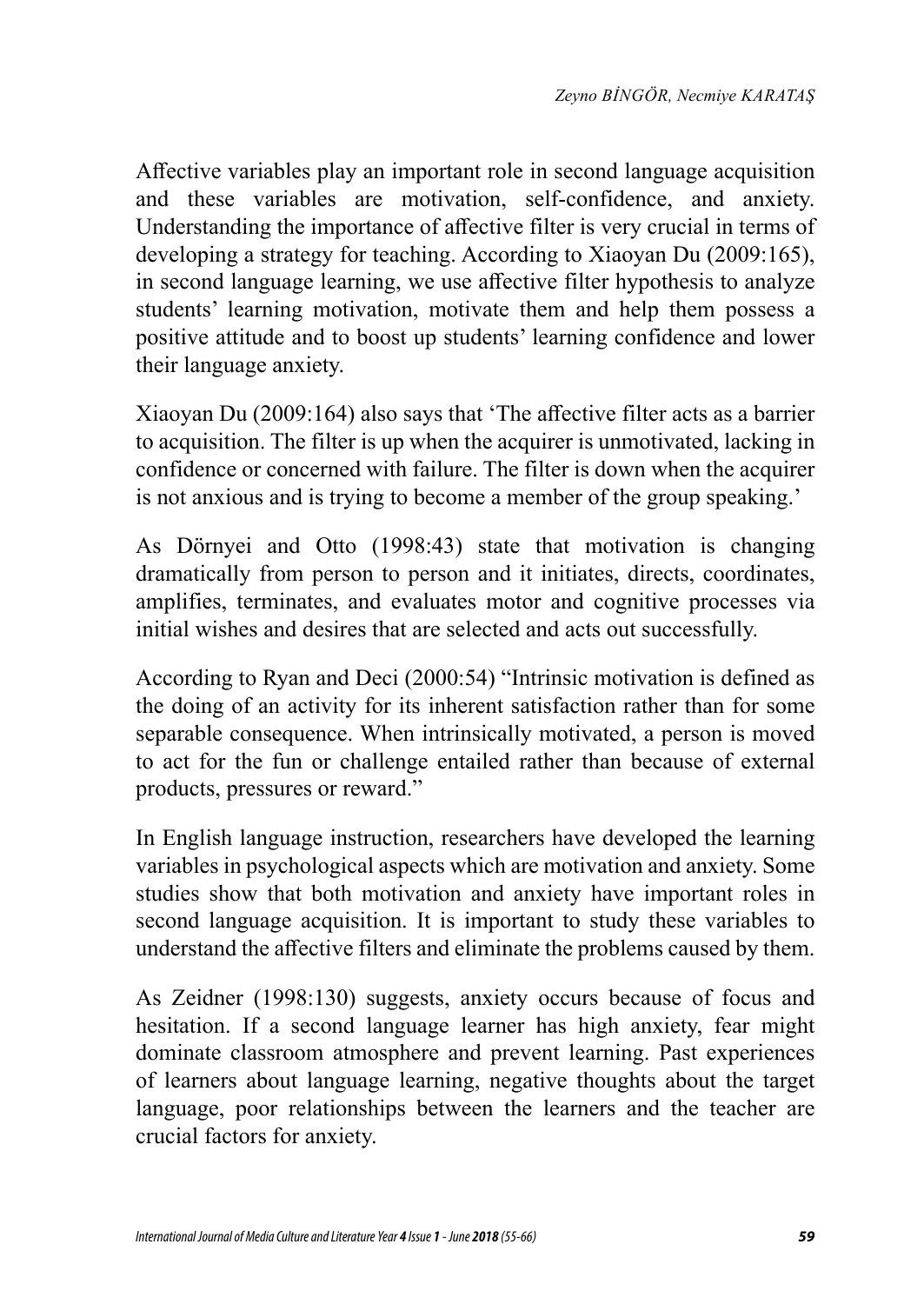With the beginning of 2000, there is an increasing interest in using games in learning and teaching activities because of rapid interest in digital games and advanced technological developments. Thus, using games, especially digital games, have gained importance in addition to the traditional learning environment and numerous schools are using games to encourage their students through entertainment.

As Fisher (2005:55) has indicated, educational games have to offer the following:

\*They must have clear goals and objectives \*They must include an opportunity to apply what is being learned \*They must provide clear and immediate feedback and the feedback must be supporting and scaffolding \*They must be relatively challenging

\*They must be visually and aurally attractive to draw learner's attention

In addition to being entertaining, using games in the classroom atmosphere can be competitive, challenging, interactive, motivational, cooperative, and trigger problem-solving and decision making skills. If learning is game-based, it increases the learners' interest and also motivates them in the learning environment.

As Lewis (1999:8) mentioned, games are fun and learners like to play games; using games make learners experiment, discover and interact with their environment. Games increase the motivation of learners to use the language, which means that they can provide stimulus. Games can bring second language to life, therefore it can be useful to learners.

### **Method**

#### **Participants**

The participants in this study were 59 students from Istanbul Aydin University Prep School. The study was based in the students' end of track exam ELAT. The experimental group consisted of 30 students who played games during their English classes, and the control group consisted of 29 students with some conditions who did not play games.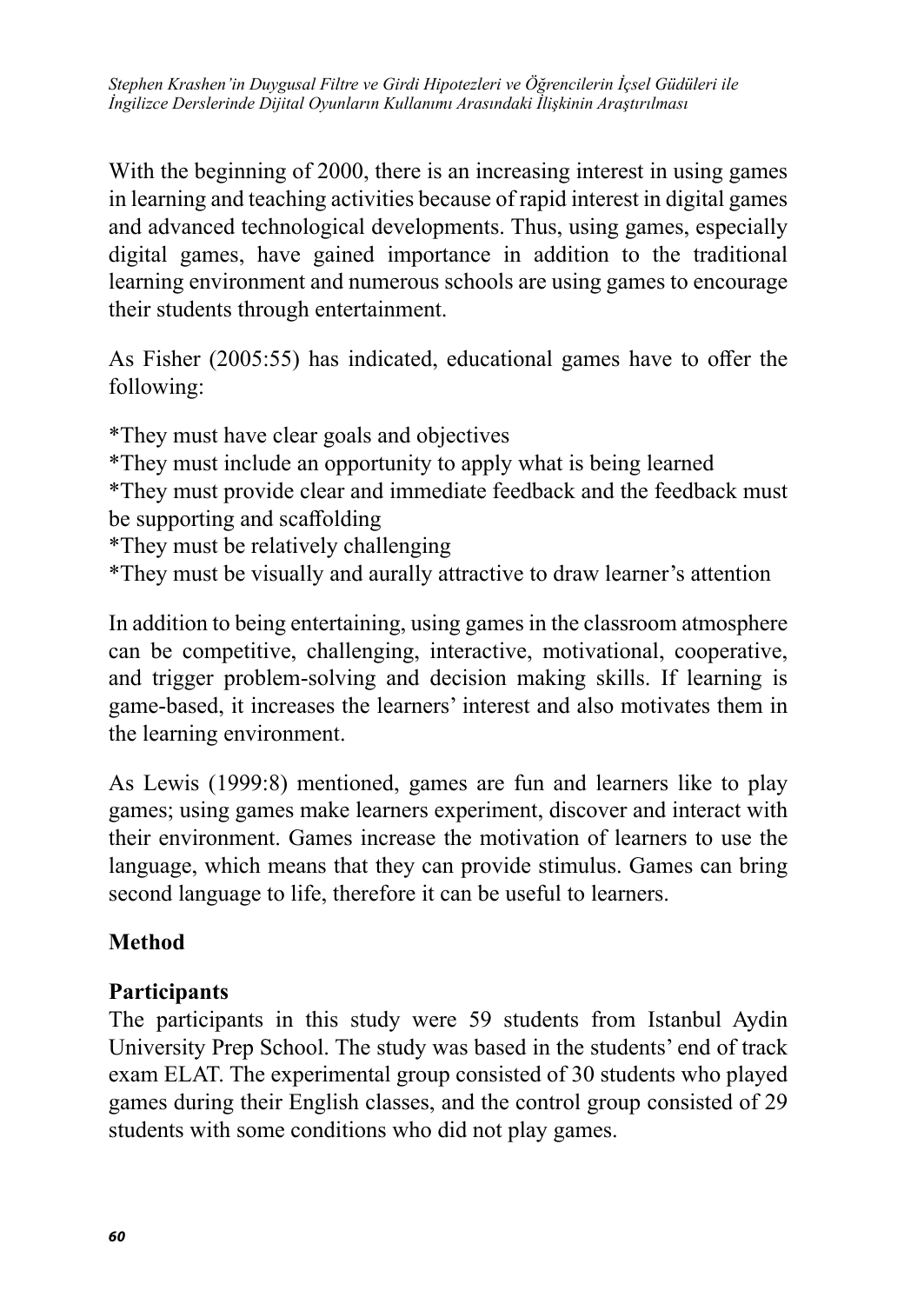## **Data Analysis**

In this study, both quantitative and qualitative data collection and analyses were utilized in order to find if there is a relationship between students' achievement scores and playing digital games in the classroom; if playing games lower their affective filter or not and if students are motivated intrinsically while playing digital games.

To evaluate the questionnaire, the main descriptive statistics have been calculated and for comparisons Independent Samples t-test, Chi-Square Independence Test and Correlation analysis have been used. All are obtained by SPSS.

#### **Conclusion**

As it is expected, the students are affected by the affected states while learning English, so this points out that there is a role of affective states in their English language learning. The teacher and students did not differ in their perceptions regarding motivation; they both learn English to become a part of the English speaking global community.

More than two-thirds of the teachers and students learn English to earn money and get status. What lies behind is that both the teachers and students perceive the importance of English in their lives. About half of the students believed that they should have the motivation to learn English even before coming to the class. On the other hand, more than two-thirds of the teachers believed that their students should have motivation to learn even before coming to the class.

As for students, this may have something to do with lack of understanding the importance of motivation in language learning. Majority of the teachers and students believed that the class environtment is important for motivation in learning. They may be under the influence of widely shared belief that students need to be motivated in the classroom.

As many as two-thirds of the respondents maintained that high marks and positive feedback lead to motivated learning. What lies behind, motivation in language learning influence their grades in a positive way.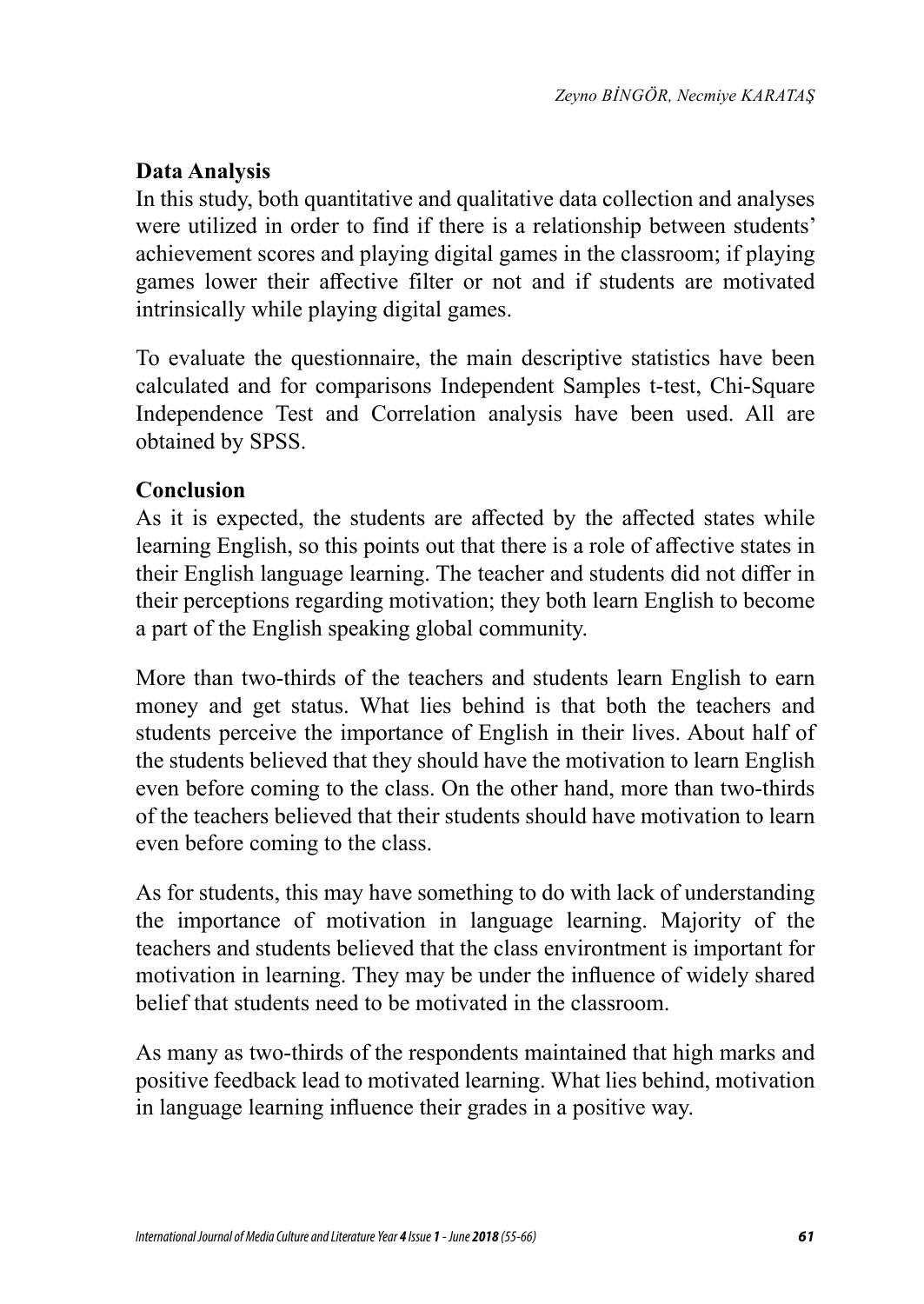About half of the teachers and students confirmed the statement that selfimage of the students depends on whether or not they were in English teaching schools. This may suggest that there is nearly no link between their self-image and attending English and English-medium schools.

About half of the students and more than half of the teachers appeared to believe that better-performing classmates of the students make them anxious about their self-image. This may be because of the fact that the students are not influenced by better-performing students in the classroom.

A little more than half of the teachers and students supported the proposition that their self-image as a second language learner relates to the grades or external evaluation from teachers and classmates. What lies behind this may be the fact that external factors are not major keys relating to selfimage.

A vast majority of the respondents appeared to be in favor of the idea that being happy in their personal life and their family and friends are important for them while doing their best. They may be under the influence of widely shared belief that background of the students is a highly important issue.

As many as two-thirds of the respondents confirmed the statement that being anxious sometimes prevents their learning. This may result from the fact that there is a link between learning and character.

About half of the students and two-thirds of the teachers believed that at times particular teachers' presence while doing presentation cause students to get nervous and hinders learning. This suggests that the students do not care about the presence of extreme factors like teachers and exams.

More than two-thirds of the respondents supported the idea that in general, examination causes them anxiety and prevents their best performance. This may be because of the fact that some students have the fear of exam.

More than two-thirds of the teachers and students thought that public speaking or formal presentations cause them anxiety and so they cannot give their best. What lies behind this may be the fact that anxiety has a great influence on their attitudes.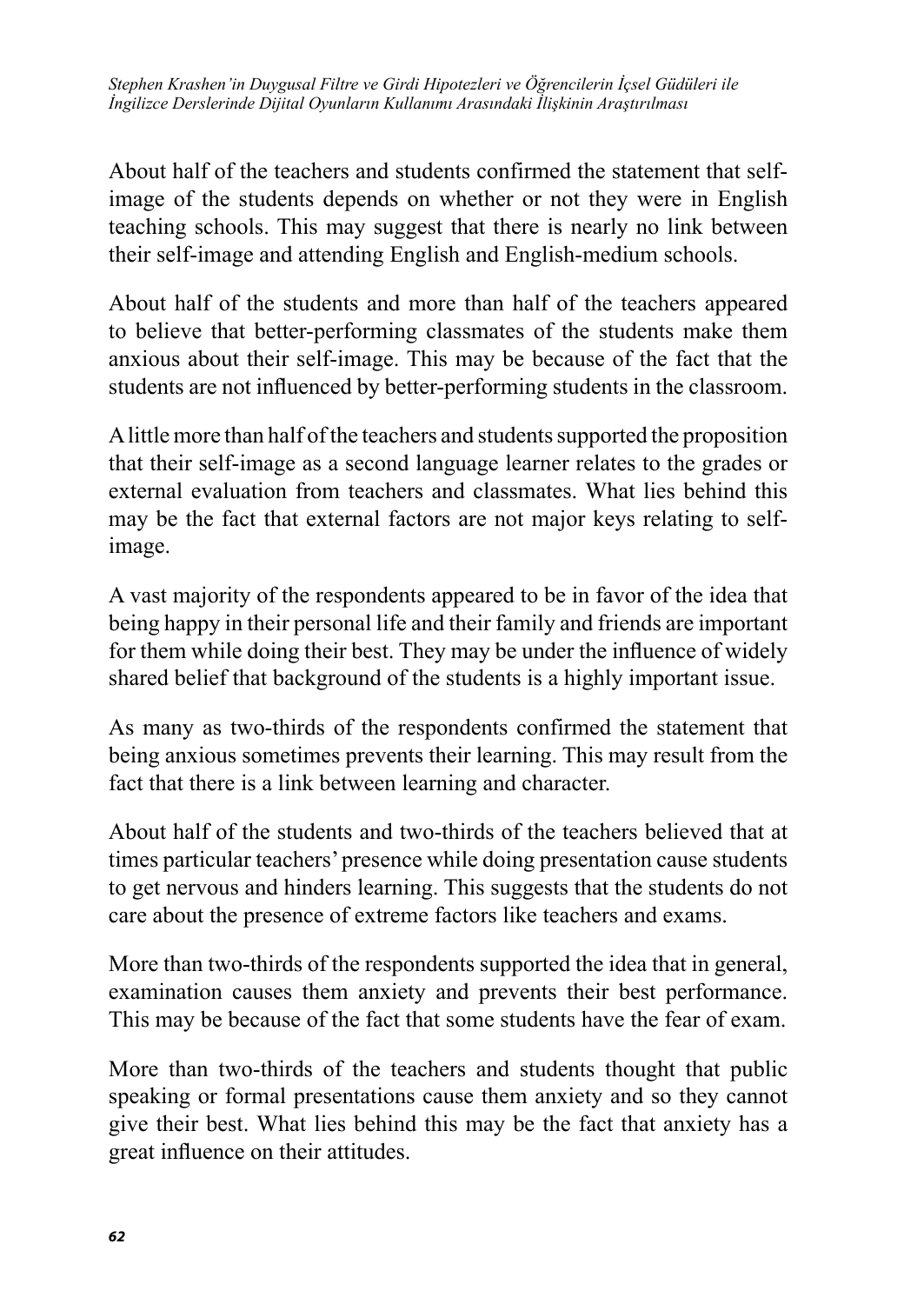A little less than half of the students and more than half of the teachers stated that classroom participation can be difficult due to making silly mistakes in the classroom. This suggests that while the students do not take notice of doing silly mistakes, the teachers think that the students feel anxious about doing silly mistakes in the classroom.

A vast majority of the students and teachers appeared to believe that speaking is a skill that is related to the affected states. They seem to be aware of the fact that speaking is one of the most important issues in language learning and it is a subject that should be considered.

Majority of the respondents thought that listening is another skill by affected states. This may suggest that affective states like motivation, anxiety, and self-confidence have roles in listening.

More than two-thirds of the respondents confirmed the statement that reading and writing are relatively less affected by affected states. This may result from the fact that speaking and listening are more difficult than reading and writing while the language is being learned.

A vast majority of the respondents supported the proposition that teachers play an important role while creating positive classroom environment.

This may be attributable to the inclination that supportive, positive and motivational classroom environment may create higher education rates. In addition to this, teacher's role in the class is an irrefutable truth.

More than two-thirds of the students and teachers believed that no tolerance for mistakes and evaluation in a positive way can hinder their learner's learning. What lied behind this is that the students do not want to be corrected when they make a mistake and they can be negatively affected.

As many as two-thirds of the respondents maintained that teacher's lack of individual attention and welcoming manner can hinder their learning. This may be because of the fact that students are expecting special attention from their teachers in order to learn something.

A vast majority of the teachers and about two-thirds of the students stated that students should be aware of their self-images and should not take their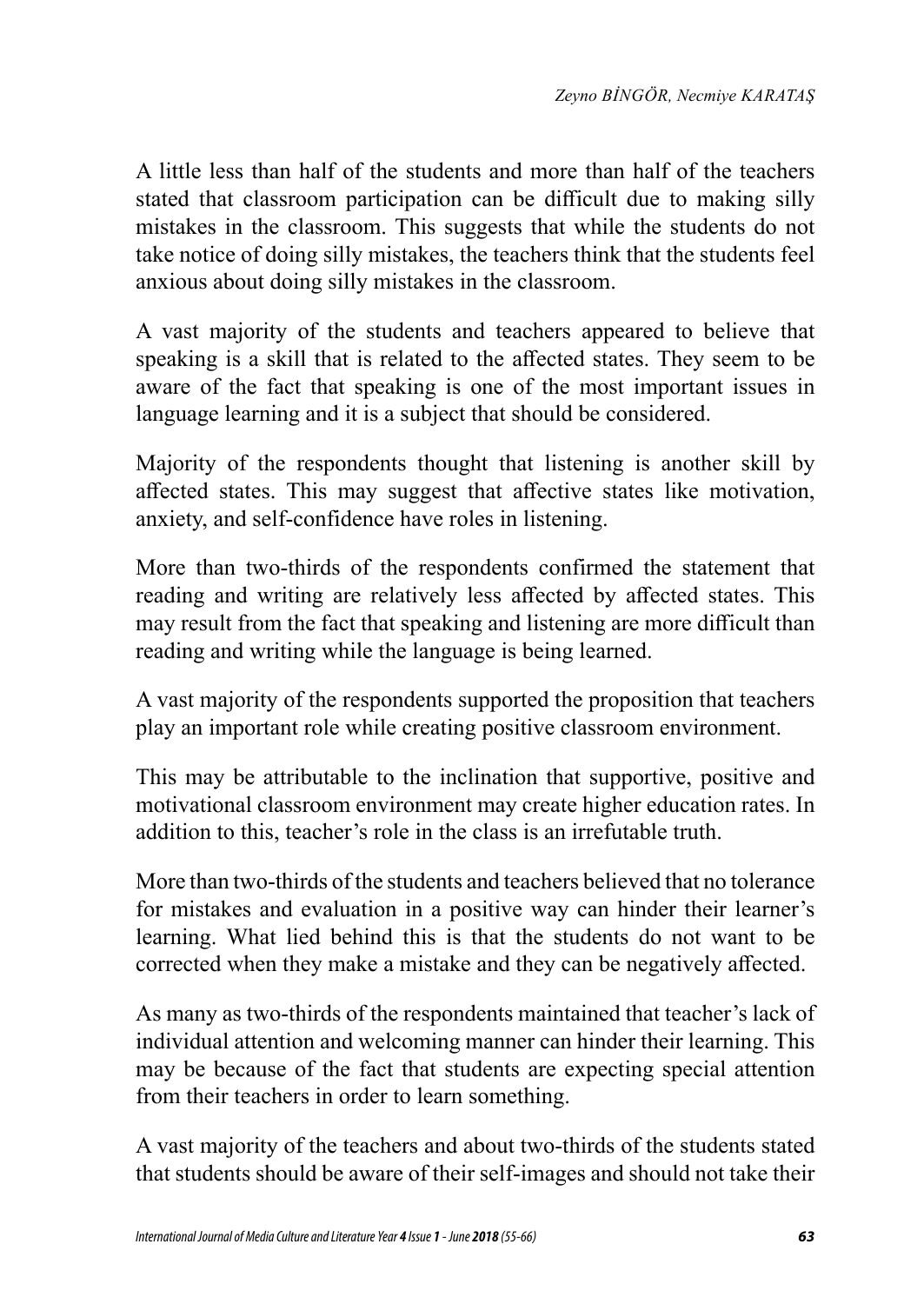own mistakes into consideration. This may suggest that if the student has motivation about learning, s/he will be more successful. Mistakes which are done by students should not be paid attention in a learning environment.

The majority of the students and teachers confirmed the statement that if students want to be confident, they should communicate in the target language in the classroom. This may result from the tendency that students should use their target language both in and outside of the class. The target language should be sustainable out of classes.

The respondents appeared to be certain that there is no perfect classroom environment and they should create intrinsic motivation to learn. This may lead one to believe that intrinsic motivation has a great influence on their attitudes about learning.

Almost all of the teachers and students gave the answer YES to the question 'Do you feel much better and learn more when playing games in the class?' This may be because of the fact that playing games in the classroom has very good effects in their foreign language education. They may feel confident while playing games.

Almost all of the teachers and students gave the answer YES to the question 'Do you feel your motivation of learning English is stimulated through games?' It is easily understood that learning a foreign language is unthinkable without games.

Half of the teachers and students gave the answer YES to the question 'Do you feel free to communicate because your teacher does not make corrections?' and half of the respondents gave the answer NO. This may mean that correcting mistakes is not a highly controversial issue in a learning environment.

Almost all of the respondents gave the answer YES to the question 'Do you learn much more and feel more relaxed and confident because of songs, games and movies and teacher's encouragement? This suggests that materials that are enjoyable like songs, games, and movies promote foreign language learning in a positive way. Teacher's encouragement having a positive effect on students can be easily seen here.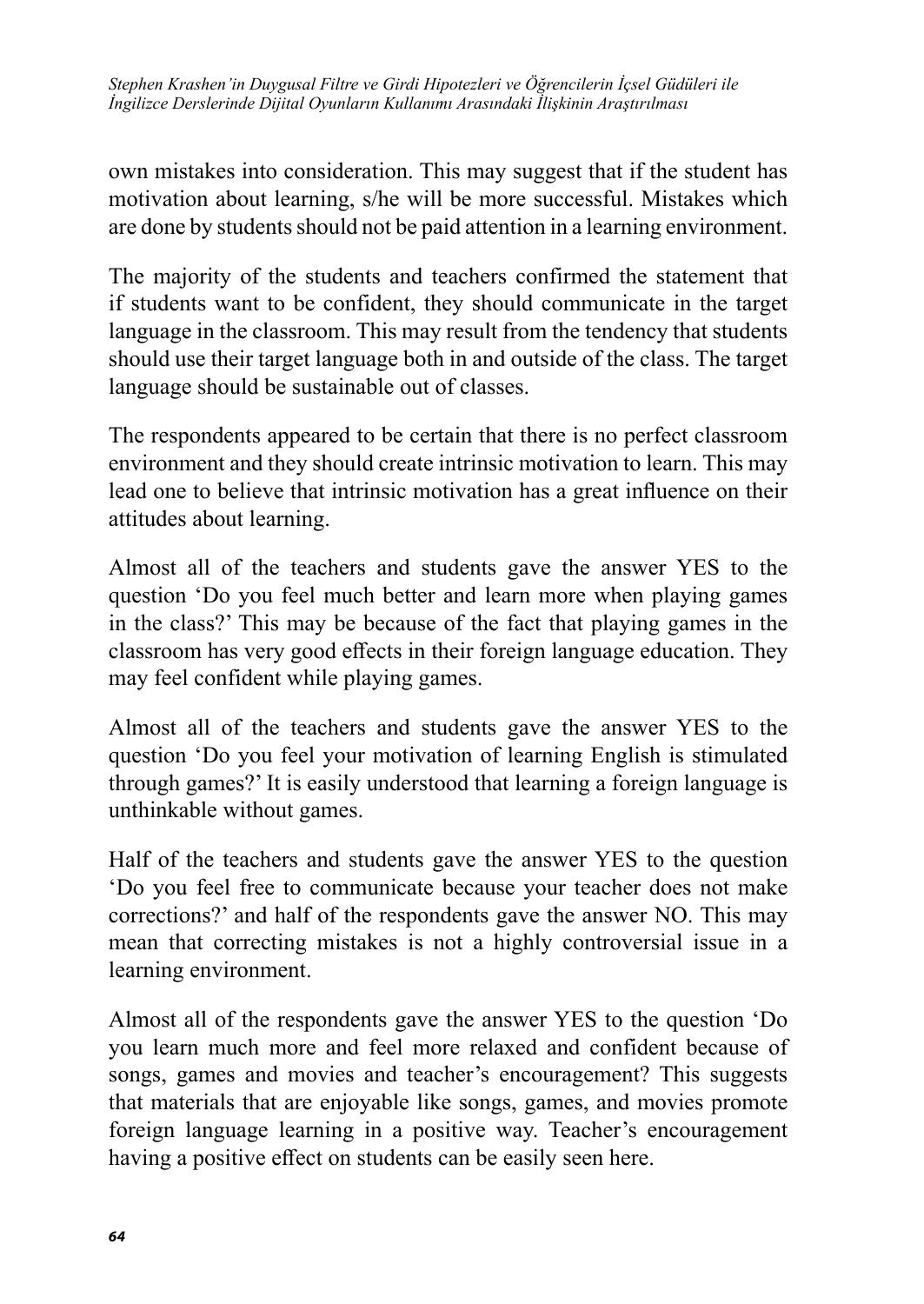R1): There is a significant difference between the achievement scores of second language learners who play digital games and who do not play digital games. Data analysis of the questionnaire has revealed that there is not a statistically significant difference between the scores of the control and experimental group placement test. On the other hand, there is a significant difference between the scores of the control and experimental group ELAT test.

R2) Digital games play an important role in increasing intrinsic motivation in second language learning. There is not a significant relationship between control and experimental group's opinion about increasing intrinsic motivation since their answers are similar.

R3): Digital games are important examples of comprehensible input for students who are learning the second language. The answers of the control group and experimental group for the question "Do you feel much better and learn more when playing games in the class?" showed that there is not a significant relationship between them.

R4) Digital games facilitate second language learning creating a low affective filter in learners. After analyzing the relationship between the control group and experimental group's answers for the question "Do you learn much more and feel more relaxed and confident because of songs, games, movies and teacher's encouragement?" it is seen that there is not a significant relationship between them.

R5): "Do affective states affect students' English language learning?" The responses to the 5 questions regarding motivation were analyzed, the findings revealed that the motivation of learning English was getting a good job and status. The responses to the 4 questions related with self-confidence were analyzed and the findings showed that the most important elements are upbringing, support from their parents, friends, and satisfaction while doing their best in learning the second language. When it comes to the questions about anxiety, the findings revealed that being anxious all the time keeps them from learning.